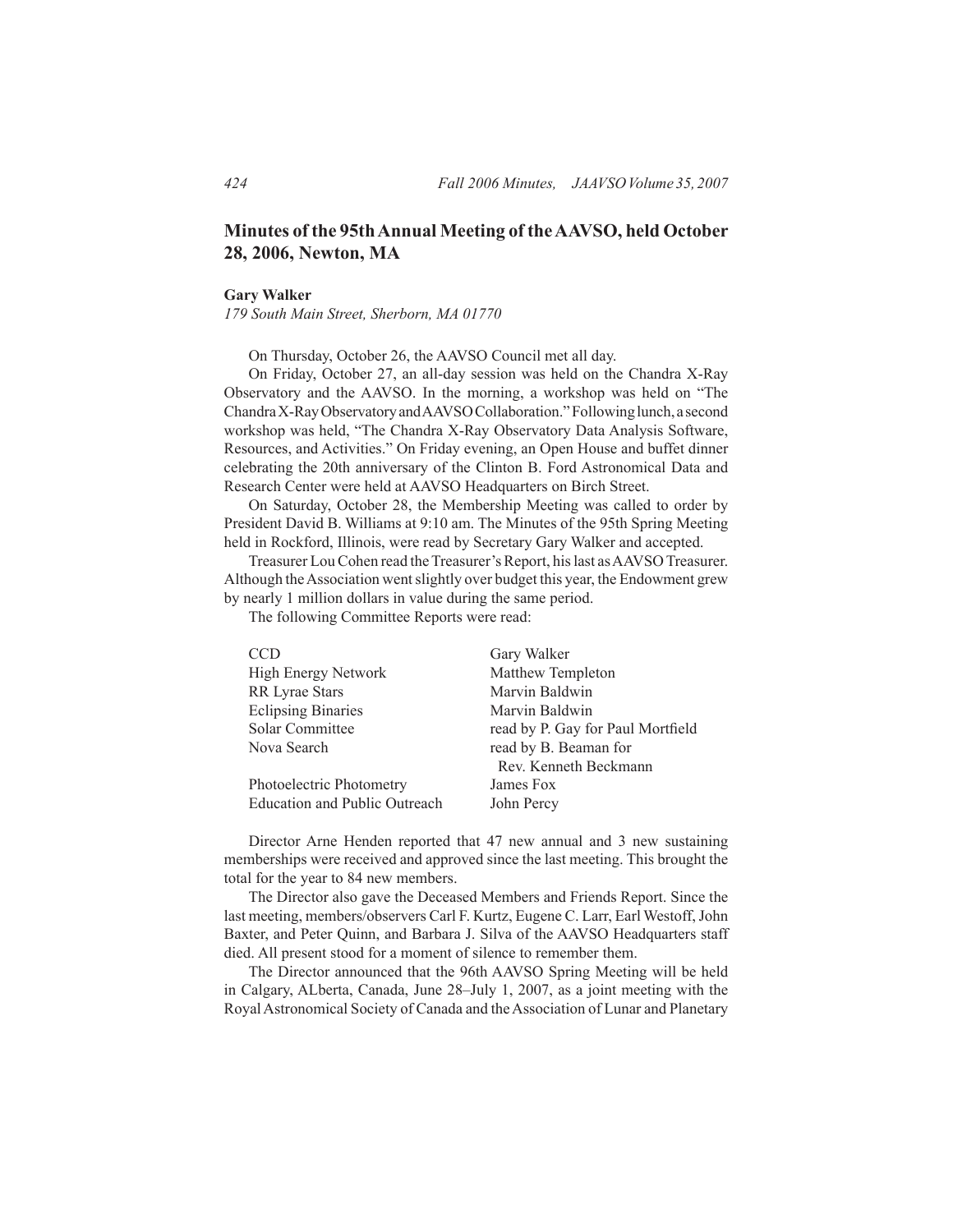Observers. The 96th Annual Meeting is scheduled for October 26–27, 2007, in Newton,Massachusetts(laterchangedtoHeadquarters,Cambridge,MA).Thesitefor the 97th Spring Meeting is England, in a joint meeting with the British Astronomical Association in April 2008. The 97th Annual Meeting is scheduled for Nantucket, to coincide with the 100th anniversary of the Maria Mitchell Observatory.

 President Williams announced results from the election of Councilors and Officers. The new Councilors elected were Gary Billings (re-elected), Karen Meech (re-elected), Lewis Cook (re-elected), andArlo Landolt. Paula Szkody was elected 1st Vice President, Jaime Garcia 2nd Vice President, Dave Hurdis Treasurer, and Gary Walker Secretary.

 Director Arne Henden gave his annual report. The complete report is posted on the web at www.aavso.org, and appears in this issue of JAAVSO. Highlights included:

- Automatic chart-plotting program, now called VSP, released
- Variable Star Index (VSX) released
- Blue & Gold Section of the AAVSO web site activated
- Transfer of AAVSO International Database from text to MySQL completed
- Merging of the AAVSO PEP archive into the AAVSO International Database nearly completed
- A. W. Roberts' 70,000 historical visual observations added to the AAVSO International Database
- Janet A. Mattei memorial issue of JAAVSO published
- Regular AAVSO publications published
- Translation of visual observing manual into Turkish completed; Russian, Greek, Japanese, Portuguese, Italian, and Romanian versions in progress
- AAVSO website use continued to increase: daily numbers included 20,580 requests for data, 939 unique visitors, and 1.7 Gigabytes of data transferred; five discussion groups maintained; 413,000 Quick Look requests for data; 402,160 requests for charts
- 1,841 special data requests fulfilled online and 249 requests fulfilled by staff
- 925,000 visual, CCD, and PEP observations received during the year
- Outburst of RS Oph

 As the last item in his annual report, Director Henden announced that the AAVSO will have a new Headquarters, with the purchase in December 2006 of the Sky Publishing Corporation property at 49 Bay State Road in Cambridge (one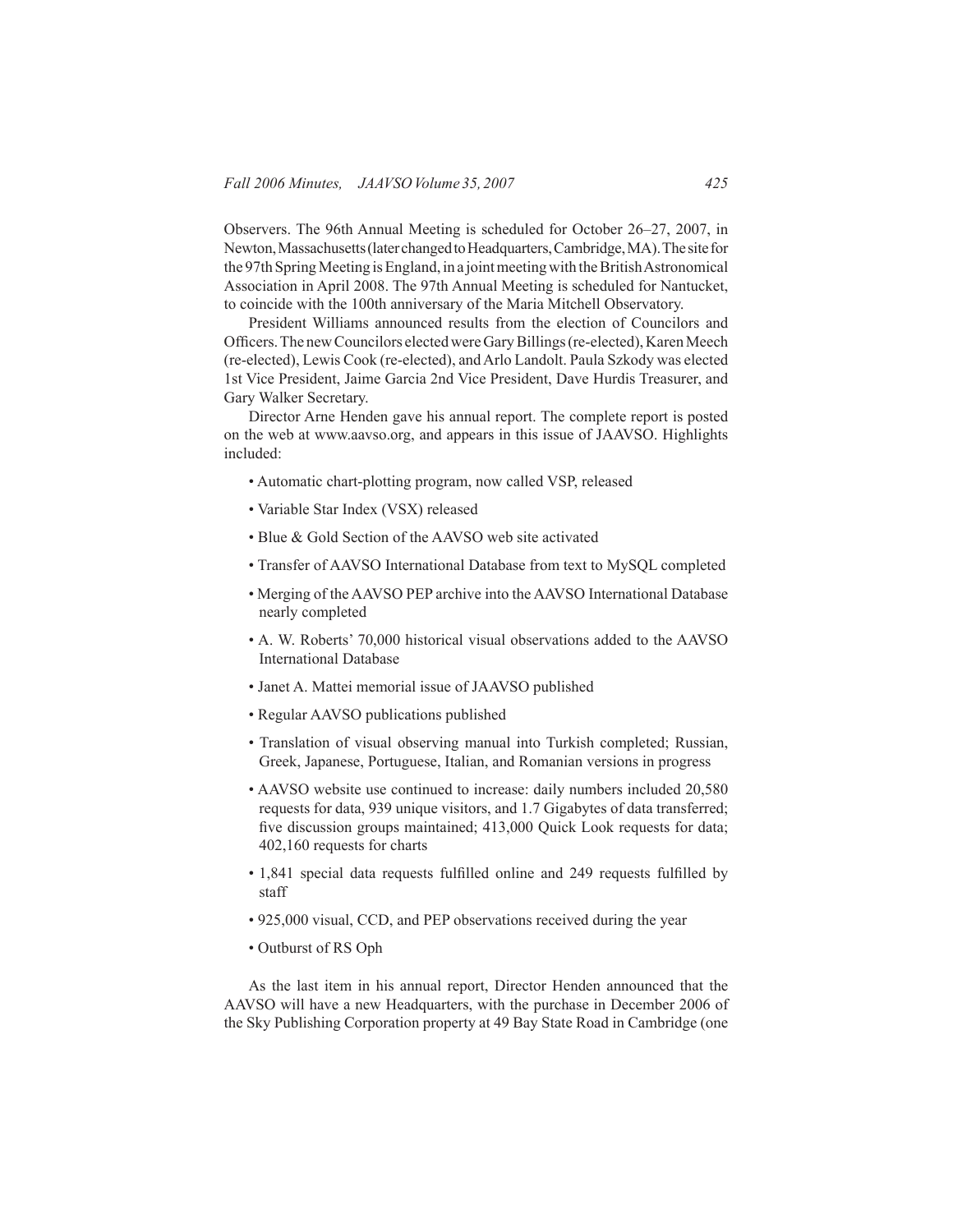block and about 200 yards from 25 Birch Street). The new headquarters (also to be called the Clinton B. Ford Astronomical Data and Research Center) will offer a much larger and safer site for the AAVSO archives, space for expanded staff and visiting researchers, and a climate-controlled room for web/file servers.

 AAVSOTreasurerLouisCohen,whowasnotabletoattendtheBanquetscheduled for Saturday evening, was presented with the 38th AAVSO Merit Award for his invaluable contributions to the Association. He was acknowledged by attendees with a standing ovation. The text of this award appears following these Minutes.

 AAVSO TechicalAssistant Kerriann H. Malatesta was presented with her Staff Recognition Award for ten years of service. The award was presented to her by Director Arne Henden.

 The meeting was adjourned by President Williams shortly before noon.

After lunch the Scientific Paper Session was held; papers on the accompanying list were presented.

 Attendees reconvened for the banquet, awards presentations, and the afterbanquet talk. The following awards were presented (the texts of the awards are given following these Minutes) and the recipients acknowledged with hearty applause: the 38th AAVSO Merit Award, which had been presented to retiring Treasurer Louis Cohen during the Membership meeting, was announced; the William Tyler Olcott Distinguished Service Award was presented to Mary Ann Kadooka; an AAVSO Special Recognition Award was presented to Christopher Watson; an AAVSO Nova Award was announced for Peter Williams of Australia; AAVSO Solar Observing Awards and SID Observing Awards were announced for 10 and 2 observers, respectively.

 Al Holm's after-banquet talk on "Three Eyes on the Cosmos: HST, Kepler, and James Webb Space Telescope" was most interesting and was greatly enjoyed by all. Following Al's talk, President Williams adjourned the meeting.

#### **Papers and posters presented at the Scientific Paper Session on Saturday, October 28, 2006:**

| John R. Percy<br>Kaushala Bandara<br>Pietro Cimino | Random Cycle-to-Cycle Period Fluctuations in<br><b>Pulsating Variable Stars</b> |
|----------------------------------------------------|---------------------------------------------------------------------------------|
| Mary Ann Kadooka                                   | Fun Physics Demonstrations for Astronomy Outreach                               |
| Michael Saladyga                                   | A History of AAVSO's Headquarters                                               |
| John Pazmino                                       | Sunshine At Ground Zero                                                         |
| Vladimir Strelnitski                               | Ten-Year BVRI Monitoring of the Unique Hydrogen<br>Maser Star MWC349            |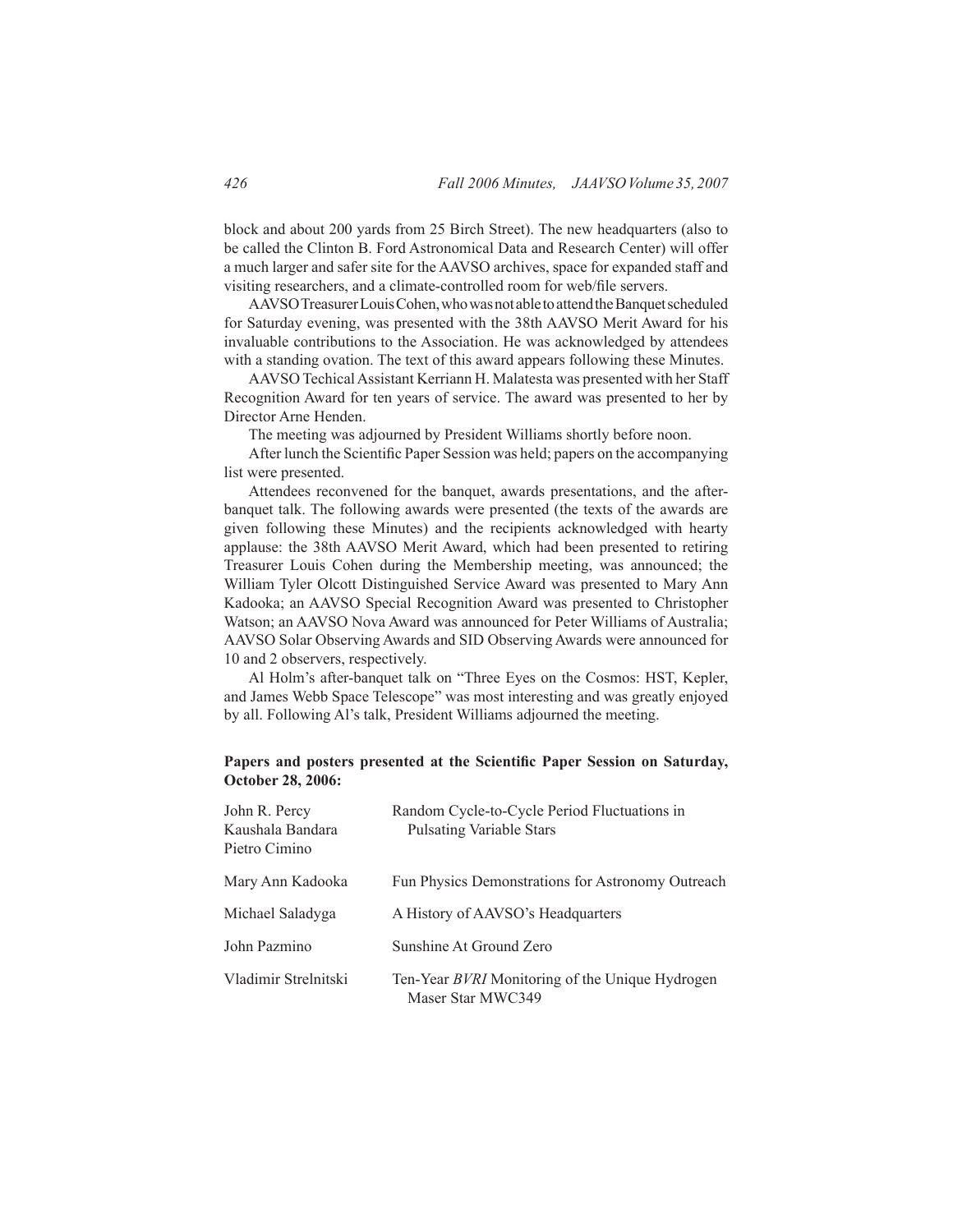| Roger Kolman<br>Barry Beaman                           | Progress and Prospects—The AAVSO-AL<br><b>Observing Venture</b>                           |
|--------------------------------------------------------|-------------------------------------------------------------------------------------------|
| <b>Steve Brady</b>                                     | Real Time Photometry and Follow-up of Variable Stars                                      |
| Edward Los                                             | Harvard Plate Digitization Progress Report <i>(poster)</i>                                |
| Pebble Richwine<br>Timothy F. Slater                   | <b>Astronomy Teaching Resources From Great</b><br>Explorations in Math and Science (GEMS) |
| Christopher L. Watson<br>Arne H. Henden<br>Aaron Price | The International Variable Star Index (VSX)                                               |
| <b>Grant Foster</b>                                    | Effect of Finite Resolution on Magnitude Estimates                                        |
| Ronald E. Zissell                                      | Secular Variations in CCD Transformation Coefficients                                     |
| Theo Jones<br>Pebble Richwine                          | In the Hunt for Variable Stars: Digging Into the<br>Data Mine                             |
| Michael Mattei                                         | Digital Novae Searching                                                                   |

# **New Members Accepted at the Annual Meeting, October 26, 2006**

| Allen, Randy, CO                    |    | Haagen, Gary Vander, MI        |
|-------------------------------------|----|--------------------------------|
| Alvarez, Miguel Angel Martin, Spain |    | Helbig, Herbert F., ME         |
| Bembrick, Colin Seymour, Australia  |    | Hoffman, Neil W., GA           |
| Bergali, Francisco Rodriguez, Spain |    | Hrabovsky, John R., FL         |
| Braffman-Miller, Judith, MO         |    | Hutton, Katherine, CA          |
| Burton, Frederick S., CO            |    | Jensen-Clem, Rebecca Marie, WA |
| Cameron, Rex David, Australia       | S. | Jones, Mike I., TX             |
| Chelborard, Cary, CA                |    | Jones, Theo, AZ                |
| Cincinnati Obsvy, OH                |    | Keranen, Karl V., CA           |
| Coker, Phillip H., CA               |    | Little, Peter, England         |
| Curren, David, DC                   | S  | Mccann, James, WA              |
| De Santis, Pasquale, NV             |    | McLaughlin, Jeremy Michael, VA |
| Dyer, Dave, KS                      | S. | McLaughlin, Kenneth W., IA     |
| Edmonds, Jeffrey, MA                |    | Miro, Ramon Jesus, MD          |
| Ferrero, Gabriel, Peru              |    | Ormsby, Adrian, MI             |
| Field, George, MA                   |    | Osell, Fritz, OK               |
| Flores, Tim, CO                     |    | Plummer, Alan, Australia       |
| Godet, Jean-Pierre, France          |    | Schell, Todd A., TX            |
| Golden, Tom, TN                     |    | Schumann, Andreas, Germany     |
|                                     |    | continued on next page         |
|                                     |    |                                |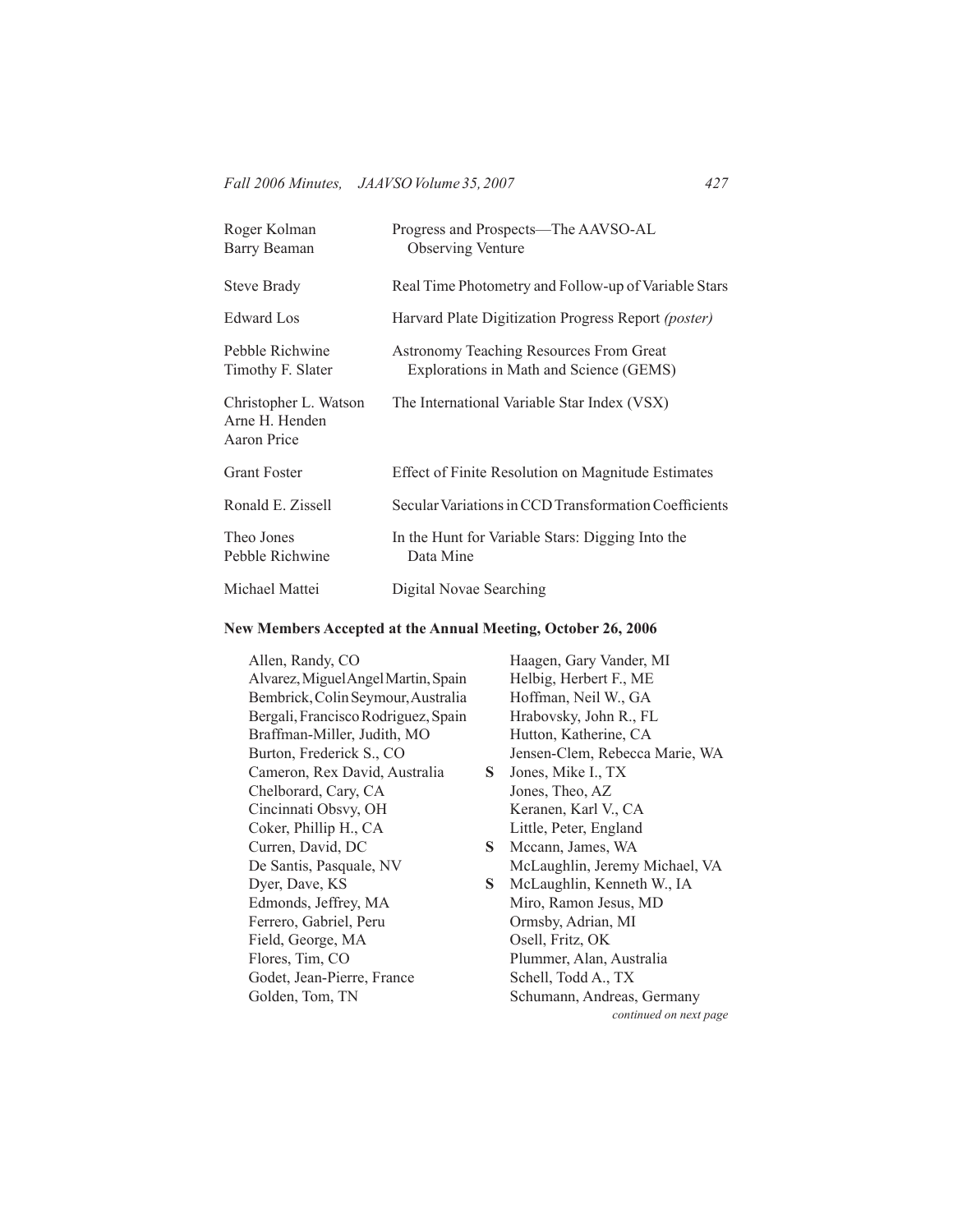Shenker, Jacob Quinn, CA Sherman, Gregory W., TX Sullivan, John J., MA Teh, Katherine, Canada Ul Islam, Naeem, Bangladesh Ureles, Alvin L., NY 

 White, Krista Fay, IN Wiley, Edward O., KS Williams, Glenn L., OH Wilson, Andrew Jonathan, England Wood, Gary, NC Zarate, Carlos A., Argentina

**S** = sustaining membership

#### **Deceased Members, Observers, and Colleagues**

| Baxter, John, CA    | Ostroff, Earl, MA  |
|---------------------|--------------------|
| Kurtz, Carl F., PA  | Quinn, Peter, WI   |
| Larr, Eugene C., CA | Silva, Barbara, MA |

## **AAVSO Merit Award Recipient (presented at the 95th Annual Meeting in Newton, MA, October 28, 2006)**

 Louis Cohen was presented the 38th Merit Award "...in recognition of his outstanding service as Treasurer and as a trusted, steady advisor to the Directors throughout a period of fiscal and administrative uncertainty; and his guidance in reinvesting and restructuring theAAVSO's endowments, assuring theAssociation's financial security. His excellence in service, volunteerism, willingness to share knowledge and mentor observers, and his valued observations exemplify the ideals of the AAVSO."

#### **AAVSO William Tyler Olcott Distinguished Service Award Recipient (presented at the 95th Annual Meeting in Newton, MA, October 28, 2006)**

 MaryAnnKadookawas awardedthe sixthWilliamTylerOlcottAward"...forher tireless efforts in motivating scientific learning and authentic research experiences for teachers and students.... At the heart of many of the programs Mary promotes are authentic research experiences, including observational astronomy projects that use the variable stars we love. In having teachers and their students looking up, she engages them in our core mission of observing and recording as she inspires the next generation of observers, one learner at a time."

#### **Special Recognition Award Recipient (presented at the 95th Annual Meeting in Newton, MA, October 28, 2006)**

 Christopher L. Watson was presented a Special Recognition Award "...for his dedicated efforts in supplying cutting-edge technological services to both the AAVSO and the astronomical community as a whole. His Variable Star Index